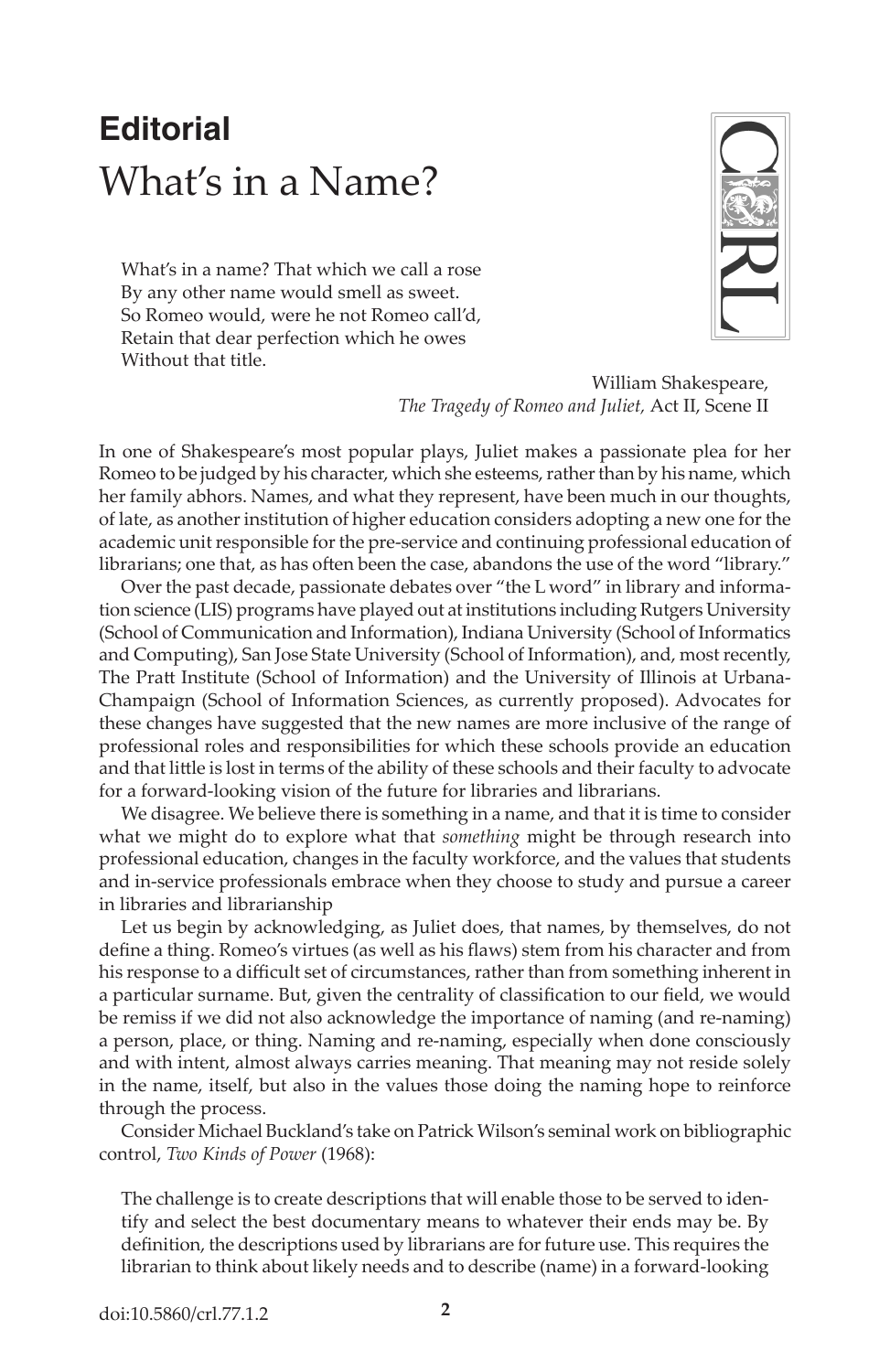way. To do this the librarians constructs, consciously or not, some mental narrative about future use, some story in which the document in hand would be relevant to future needs. It is not simply a matter of what the document is about, but of where it might be useful in an imagined future. Familiarity with the community and its purposes, ways of thinking, and terminology is an important requirement for the effective librarian.<sup>1</sup>

Taking our lead from Buckland and Wilson, we must ask: what do these programs' name changes say about their "mental narrative about future use"? Who are their communities? What are their imagined futures? Specifically, what future do they imagine they are helping to shape for professionals in libraries, archives, and other cultural heritage organizations?

The last big rounds of program name changes came in the late 1990s and again a decade ago. In defending those changes, the University of Oklahoma's Danny P. Wallace dismissed conflict between faculty and practitioners as "a question of semantics." Both in 2002 and 2009, Wallace argued (correctly) that academic units exist within larger institutional contexts and that the naming of a department, college, or school, is often the result of unique institutional challenges and opportunities.<sup>2</sup> The University of Arizona's Carla J. Stoffle put forward a similar argument in suggesting that the concerns raised by practitioners about the conduct of their own professional education were simply the result of a "misunderstanding."<sup>3</sup> The "fundamental question," Wallace and his co-author, Connie Van Fleet, said, is not whether a unit responsible for educating future librarians has the word "library" in its name, but whether it continues to draw the interest of would-be librarians (and other library professionals) and whether its graduates remain "capable of entering professional careers in libraries."<sup>4</sup>

Both of us have written previously about the changing nature of those careers and appreciate the moving target this benchmark provides.<sup>5</sup> That moving target, as well as the evolution of the complementary and interdisciplinary areas of inquiry that make up a thoughtful approach to "information studies," was noted by the University of Pittsburgh's Ronald L. Larsen in his 2007 description of the iSchools organization.<sup>6</sup> But, the key data point on which Wallace depended to close his argument that practitioner concern about the loss of "the L word" was unfounded was the growth throughout the 1990s and early 2000s in enrollment in ALA-accredited programs, regardless of their nomenclature. Even if the growth in enrollments, alone, was sufficient argument against any concern with the trend to embrace "information" over "libraries" in naming our field, it is an argument that no longer obtains, as enrollment in these programs has seen a steep decline in recent years.<sup>7</sup> That decline is one context within which the future of professional education must be considered, and not only in LIS; consider the situation in legal education, which has seen a similar decline in program enrollments and similar concerns about the market for recent graduates.<sup>8</sup>

Another context to consider in higher education is the growth (and role) of contingent faculty in the academy. The American Association of University Professors (AAUP) has documented the growth of the contingent faculty as an aspect of broader changes in the faculty workforce, as well as the potential challenges these changes present to faculty engagement in curricular decisions, governance activities, etc.<sup>9</sup> In a field where practitioners make up a significant percentage of the faculty providing direct instruction in LIS courses, as well as the majority of the field experiences that students routinely report as a critical component in their preparation for a successful entry into the professional workforce, the question of the degree to which practitioners (or faculty with a commitment to professional practice) are represented in the composition of the tenure-system faculty is an important one.<sup>10</sup>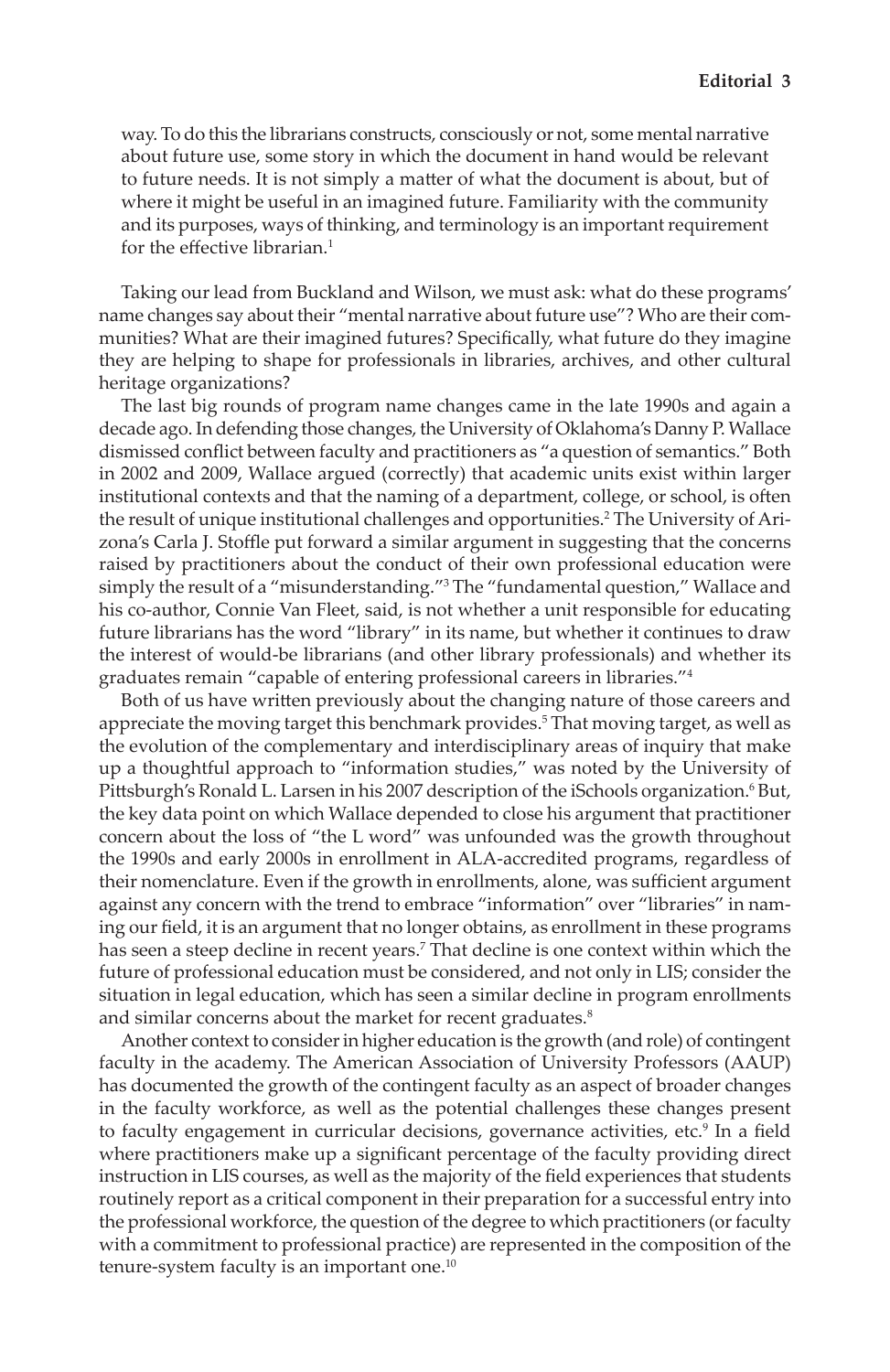## **4 College & Research Libraries January 2016**

Finally, there are questions regarding the commitment found in LIS programs to promoting forward-looking research and practice in the library field(s). "Commitment" may be measured in many ways, but, for example, are experts on an array of issues relevant to libraries and librarians included among the tenure-system faculty? Are issues related to libraries and librarianship represented among the research areas highlighted by the academic unit? Are there meaningful and sustainable efforts in place to promote collaboration between the academic unit responsible for LIS education and the libraries, archives, and other cultural heritage organizations present on campus or in the local community? Does the academic unit promote ongoing and meaningful collaboration and consultation with leaders in the field through advisory committees, curriculum reform, access to field experience, and shared approaches to promoting professional placement? Do practitioners serving as members of the contingent faculty have the opportunity for meaningful engagement in governance, curriculum review, or helping to shape the vision for the future of the field and its professional education? How do students, whether prospective, currently enrolled, or alumni, perceive the degree to which the academic unit reflects the professional values they wish to adopt in their work? And, finally, to what degree do any of these questions inform the work of accreditation teams charged to work with faculty, students, alumni, and other stakeholders in a process designed to ensure engagement between the academy and the profession(s)?

These are important questions, not just for LIS education, but for any academic unit with a mandate to collaborate with practitioners to prepare the next generation of professionals in a given field. We might ask similar questions not only of Law, but also of Journalism, Education, Social Work, Health Sciences, and Business, as all share not only that core mandate, but also the imperative to adapt to changing landscapes in higher education and the workplace. These are questions that can be explored through research into the composition of the faculty of our professional education programs, as well as the structures of curriculum design, shared governance, and practitioner engagement (which may also be alumni engagement). These are questions that can be explored through research not only into the student population of our pre-service professional education programs, but also into the ongoing role of practitioners as students (and teachers) in continuing professional education. Indeed, inquiry into the factors promoting meaningful, sustainable, and productive collaboration between LIS faculty and LIS practitioners in supporting professional education across the arc of a career that will be spent in organizations in the midst of fundamental change represents some of the most important questions we might explore.

Names are important, but the reality is that it is concern about meaningful engagement with the values and needs of our changing professions that underpins expressions of consternation among practitioners over the presence or absence of "the L word" in the names of programs upon which we depend for the education of our colleagues. There are several iSchools where evidence of meaningful engagement with the field exists, and where the "imagined future" for libraries is an exciting one. Examples include (but are not limited to) Drexel University's College of Computing and Informatics and its Center for the Study of Libraries, Information, and Society, and Syracuse University's School of Information Studies with its teaching and research focus in areas such as information literacy, library assessment, and "new librarianship." The questions we have posed above represent an initial attempt to articulate areas of inquiry that might help to illuminate the dimensions of that engagement and to articulate the ways in which decisions about the recruitment of students, allocation of faculty lines, composition of tenure-system and contingent faculty and their engagement in governance activities, and support for "engagement agendas" in teaching, learning,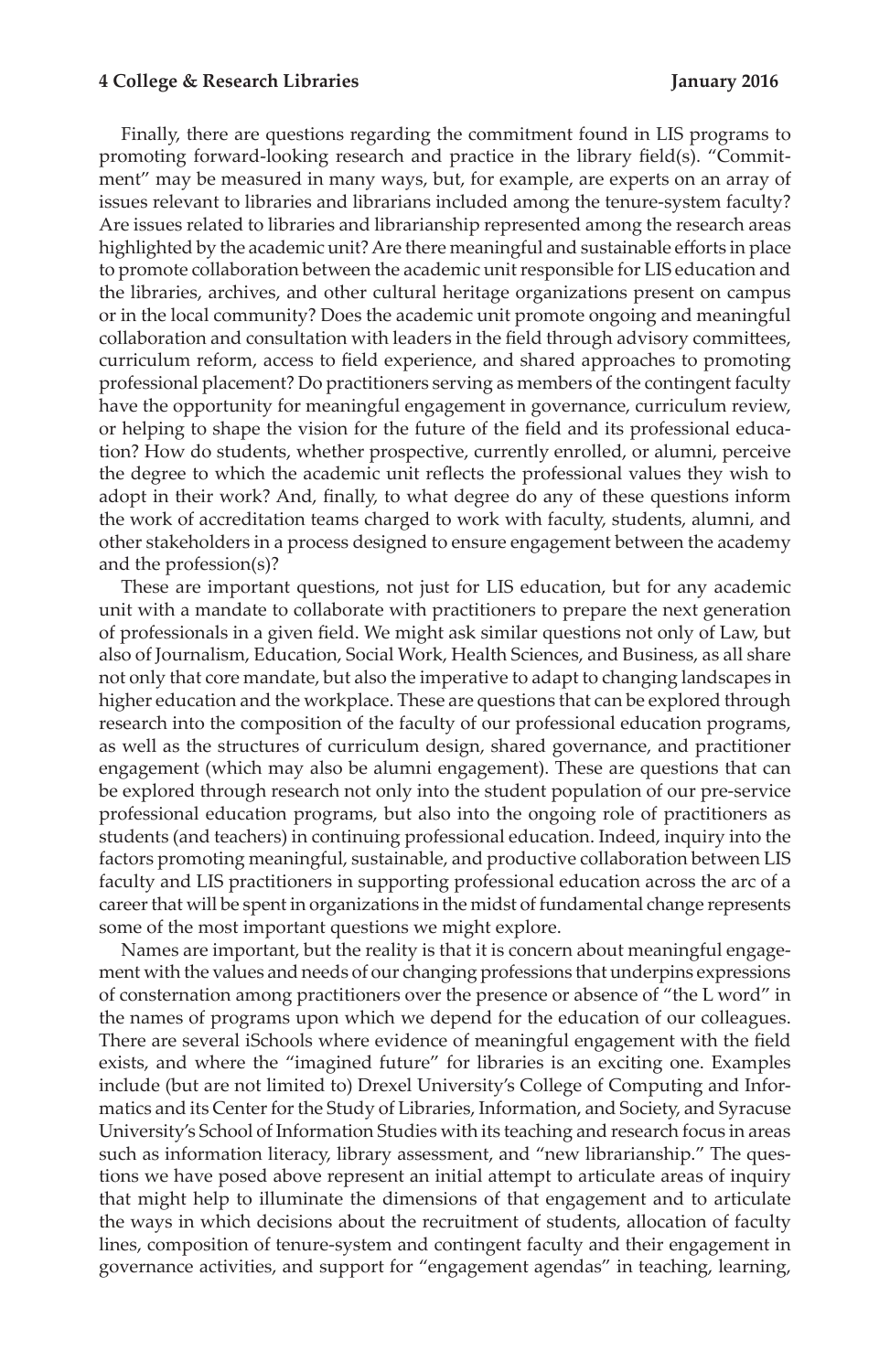and scholarship take us far beyond earlier discussions of data points such as program enrollment or counting the number of academic units that do, or do not, include the word "library" in their names.

Research such as this is an important part of understanding the nuances that distinguish different approaches to shaping the future for library and information science education, both pre-service and in-service. Such research may show us that there are schools that have dropped "library" from their names but demonstrate a strong commitment to libraries and librarianship in manners consistent with their unique organizational contexts, just as it might uncover "L-school" programs that can demonstrate such commitment in name only. But until we—our community of scholars and practitioners—do this work and find these answers, we will remain concerned that the "imagined future" conjured through the re-naming of LIS programs is one that diminishes both the perceived value of libraries and the professional values that have long been at the heart of recruiting colleagues into the professions of librarianship.

> Carol Tilley University of Illinois at Urbana-Champaign

> > Scott Walter DePaul University

## **Notes**

 1. Michael Buckland, "Naming in the Library: Marks, Meanings, and Machines," in *Nominalization, Nomination and Naming in Texts*, eds. Christian Todenhagen and Wolfgang Thiele (Tübingen, Germany: Stauffenburg Verlag, 2007), 253.

 2. Connie Van Fleet and Danny P. Wallace, "The I-Word: Semantics and Substance in Library and Information Studies Education," *Reference & User Services Quarterly* 42 (2002): 104–109; Danny P. Wallace, "The iSchools, Education for Librarianship, and the Voice of Doom and Gloom," *Journal of Academic Librarianship* 35 (2009): 405–409.

 3. Carla J. Stoffle and Kim Leeder, "Practitioners and Library Education: A Crisis of Understanding," *Journal of Education for Library and Information Science* 46 (2005): 312–319.

4. Van Fleet and Wallace, "The I-Word," 108.

 5. Danny Callison and Carol Tilley, "Descriptive Impressions of the Library and Information Science Education Evolution of 1988–1998 as Reflected in Job Announcements, ALISE Descriptors, and New Course Titles," *Journal of Education for Library and Information Science* 42 (2001): 181–199; Scott Walter, "The Library as Ecosystem," *Library Journal* 133 (October 1, 2008): 28–30, accessed December 8, 2015. http://lj.libraryjournal.com/2008/10/academic-libraries/the-libraryas-ecosystem/; Scott Walter and Karen Williams, eds., *The Expert Library: Staffing, Sustaining, and Advancing the Academic Library in the 21st Century* (Chicago: Association of College & Research Libraries, 2010).

6. Ronald L. Larsen, Letter to the editor, *Library Journal* 132 (October 15, 2007): 11.

 7. In Fall 2010, the American Library Association's Office of Accreditation reported 20,019 students enrolled in ALA-accredited Master's degree programs; by Fall 2014, that number had dropped to 15,197 (–24%). Annual reports of student enrollment are available in *Prism*, the newsletter of the Office of Accreditation, at (http://www.ala.org/offices/accreditation/prp/prism/ prism\_current).

 8. Natalie Kitroeff, "Law School Applications Set to Hit 15-Year Low," *Bloomberg Business* (March 19, 2015), accessed December 12, 2015, http://www.bloomberg.com/news/articles/2015-03-19/law-school-applications-will-hit-their-lowest-point-in-15-years.

 9. "Resources on Contingent Appointments," American Association of University Professors, accessed December 8, 2015, http://www.aaup.org/issues/contingency.

 10. According to the Association of Library and Information Science Education (ALISE) Statistical Report, there were 959 full-time, tenure-system faculty in member programs as of January 2015, 128 full-time, non-tenure-system faculty, and 840 part-time faculty. In addition to this diversity in appointment type, LIS programs demonstrate a diversity in background among